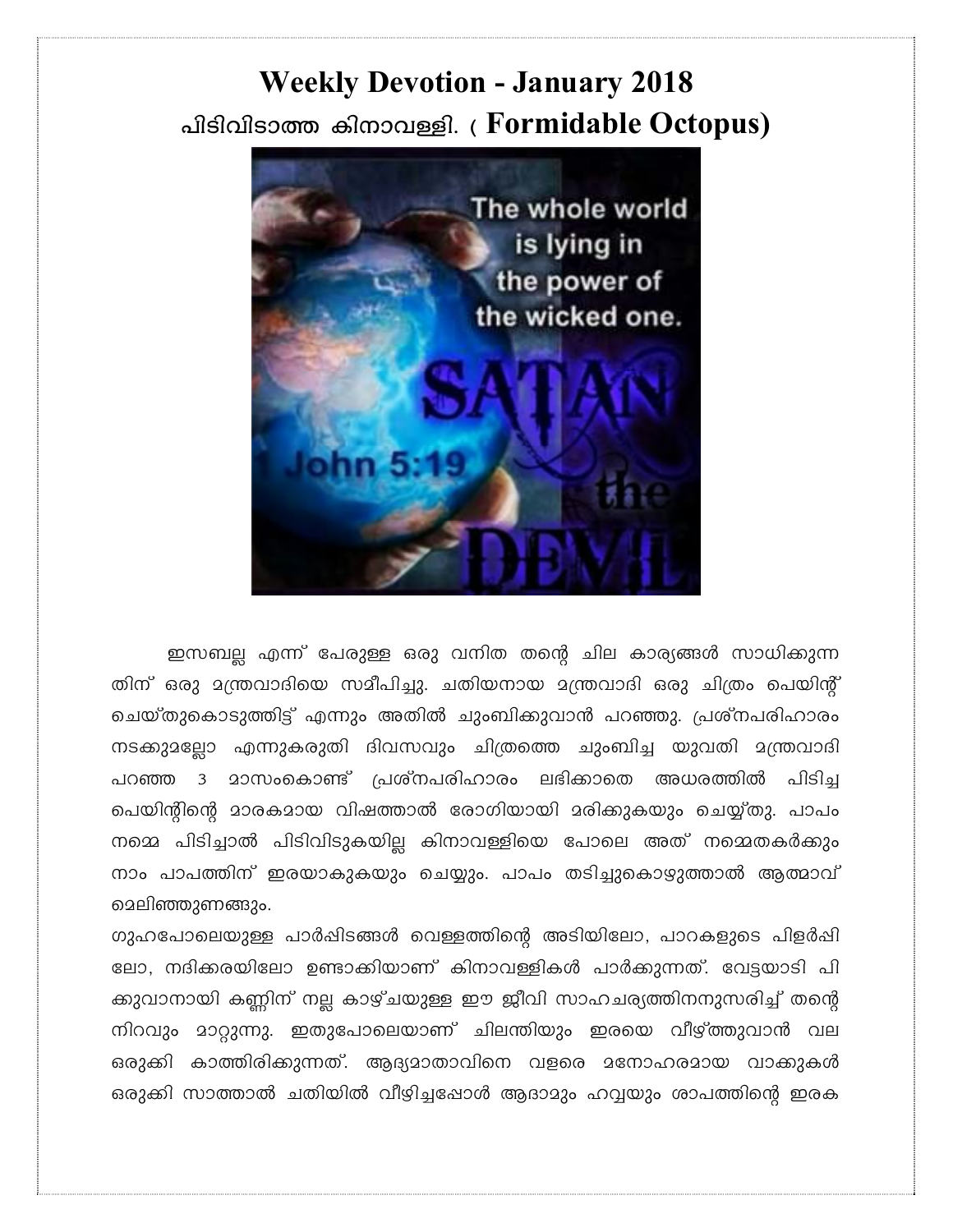ളായി. അവർക്ക് രക്ഷപെടുവാൻ കഴിയാതവണ്ണം പാപമാകുന്ന കിനാവള്ളി പിടിമു റുക്കിയപ്പോൾ മിസ്രയീം രാജാവിന്റെ കെണിയിൽ വീഴാതെ ശിപ്ര, പൂവാ എന്ന രണ്ട് സൂതികർമ്മണികൾ ദൈവത്തെ ഭയപ്പെട്ട് സാത്തന്റെ തന്ത്രത്തെ തോല്പിച്ചു. ദൈവം അവരെ അനുഗ്രഹിച്ചു.

Read  $\Delta 30 : (1: 15 - 17,21)$ 

കിനാവള്ളിയുടെ ഭക്ഷണം ഏറ്റവും നല്ല ഇനം മത്സ്യങ്ങൾ, ഞണ്ടുകൾ, കക്ക കൾ മുതലായവ ആണ്.കട്ടിയുള്ള തോടുള്ള ഇരയെ പിടിച്ചു വച്ചശേഷം മുൻപി ലുള്ള രണ്ട് പല്ലുകൾ ഉപയോഗിച്ച് തോട് കിഴിച്ച് മാംസളമായ ഭാഗം പുറത്തെടുത്ത് ഭക്ഷിക്കുന്നു. ഇതുപോലെ വിശ്വാസത്തിലുറച്ച് പ്രാർത്ഥനയാലും സ്തോത്രത്താലും എടുത്ത് മൈവത്തോട് ചേർന്നു നിലക്കുന്നവരെ പുറത്തുകളയുകയാണ് സാത്താന്റെ പദ്ധതി ദാനി:6:(7-10), (20-24) വരെയുള്ള വാക്യങ്ങളിൽ പതിവുപോലെ യുവാൻ ദുഷ്ടൻമാർ '30'ദിവസത്തേക്ക് ഒരു ആരാധനാക്രമം കൊണ്ടുവന്നു. അനുസരിക്കാത്തവർക്ക് സിംഹക്കുഴി ഒരുക്കി എന്ന രേഖ തയറാക്കുകയും ചെയ്തു. തോട് കിഴിച്ച് പുറത്തിട്ടിട്ടും തന്റെ വിശ്വാസത്തിലുറച്ചു നിന്നവനെ സ്വർഗ്ഗംകണ്ടു. സിംഹങ്ങളുടെ വായടപ്പിച്ച് മന്ദബുദ്ധികളാക്കി രേഖ ഒപ്പിട്ടവൻ ദാനിയേലിന്റെ ദൈവം സത്യദൈവമെന്ന് പറയുവാനിടയായി.

ഞരമ്പിൻ വിഷം കുത്തിവച്ച് തന്റെ ശത്രുവായ ഇരകളെ തളർത്തി കിനാവള്ളി തന്റെ ആഹാരമാക്കുന്നു. B.C 300ൽ ചൈനയിൽ വന്മതിൽ പണിത ഹവാങ് ചക്രവർത്തി ശത്രുവിൽ നിന്ന് തന്റെ ജനത്തെ രക്ഷിപ്പാൻ ആഗ്രഹിച്ചു. എന്നാൽ കോട്ട കാത്തവർ ശത്രുക്കളിൽ നിന്ന് കൈക്കൂലി വാങ്ങി ദേശത്തെ തകർത്തു. നമ്മുടെ ബലഹീനതകൾ മുതലാക്കുവാൻ സാത്താനെ സമ്മതിക്കരുത്. പാപത്തിൽ തിന്ന് മോചനം തരുവാൻ കഴിയുന്ന ദൈവ പുത്രനിൽ പൗലോസിനെ പോലെ യോസഫിനെ പോലെ ഉറച്ച് വിശ്വസിക്കുക.

## Read ഉല്പ 39:3,-10, 14-15 2 കൊരി(11 : 23-28)

സാത്താൻ വചനത്തെ സ്നേഹിക്കുന്നവരെ വെറുക്കുന്നു. സുവിശേഷത്തോട് എക്കാലത്തും എവിടെയും ശത്രുമനോഭാവത്തിൽ വർത്തിക്കേണ്ടത് സാത്താന്റെ <u> മുഖ്യമായവേലയാണ് സുവിശേഷം. മനുഷ്യരെ സ്വാധ്വീനം ചെയ്യരുതെന്ന ആഗ്രഹ</u> <u> മുള്ള</u> സാത്താൻ വചനം പറയാതിരിക്കുവാൻ നാവുകളെ വിലക്കുന്നു. றூ തന്ത്രങ്ങളെ തോല്പിക്കുവാൻ നമുക്കു കഴിയണം. ന്യായാ (16:6,12) വാക്യങ്ങൾ നോക്കിയാൽ 7 പച്ചചണ നൂലിട്ടുകെട്ടിയിട്ടും,പുതിയ കയറിട്ട് കെട്ടിയിട്ടും നൂലു പോലെ ശിംശോൻ പൊട്ടിച്ചത് ആത്മാവ് ഉള്ളിലുള്ളവനായിട്ടാണ്. പരിശുദ്ധാത്മാവ് നിറഞ്ഞവനായ യേശുവിന്റെ അടുക്കലെത്തിയ പരീക്ഷകനെ മരുഭൂമിയിൽ വച്ച്